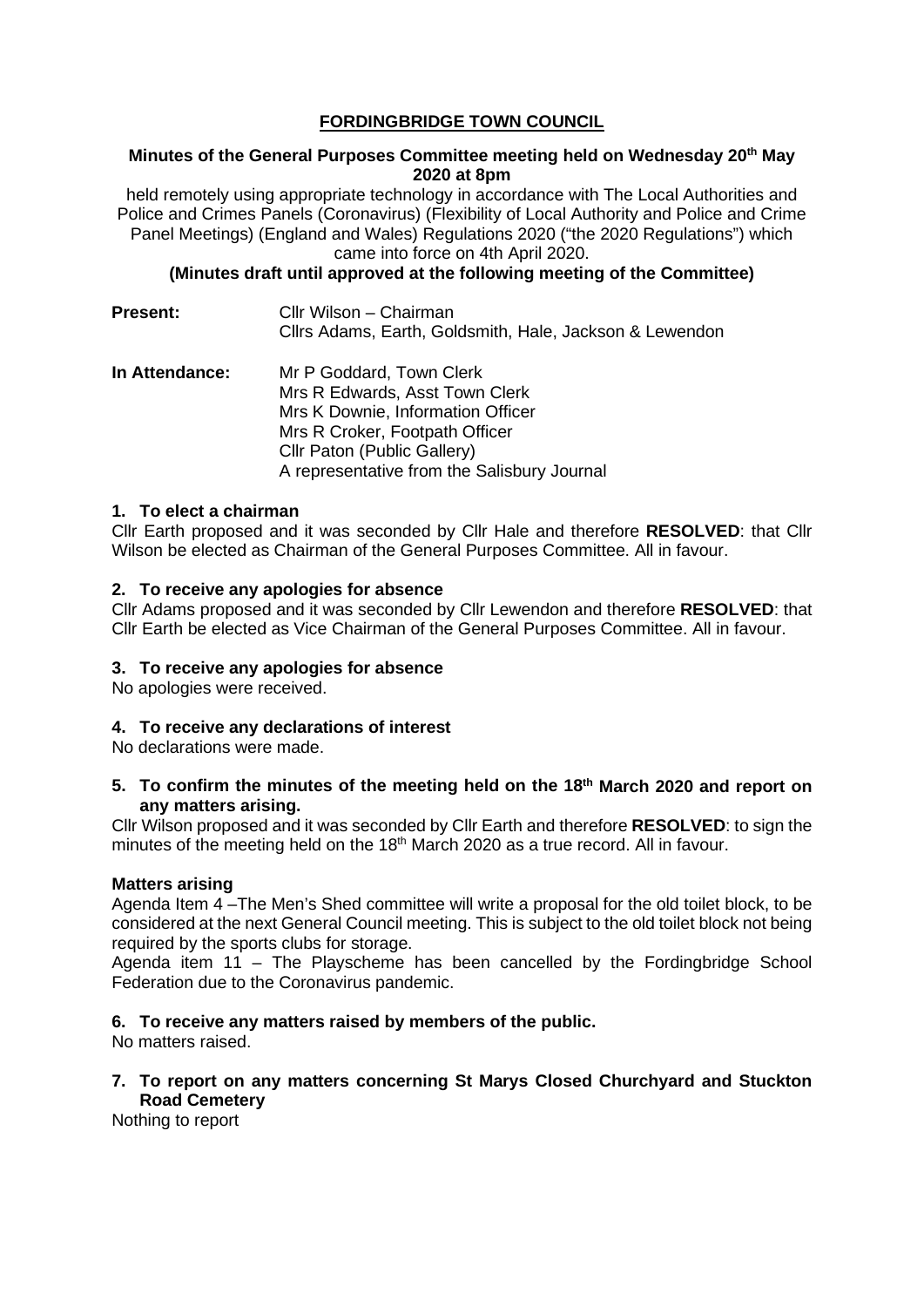### **8. Matters relating to the Town Hall**

The sketch proposals that Sheerin Bettle had produced have been sent to members and also reviewed by Town Council staff. Comments and suggested potential amendments have been collated and sent to Sheerin Bettle for their review. The Clerk plans to have a conversation with Sheerin Bettle and ask for a revised proposal, which will then be circulated. Cllr Adams suggested asking the conservation officer for their thoughts on the proposed works. Councillors were keen to keep this project moving. The Clerk reminded members that it was agreed last year that buildings related matters and their budgets would sit under the Finance and Policy Committee so it can be discussed further at the next Finance and Policy meeting. *Action: Clerk to discuss changes to plans with Sheerin Bettle and ask for a revised proposal*

### **9. To report on any matters relating to the Information Office**

a. To agree a quote for protective screens

Risk assessments have been drafted as part of the planned reopening of the office. Protective screening needs to be installed.

Option 1 - 2 metre high floor standing screens with an overhang at the top for additional protection at a cost of £1800 +VAT. The lead time is 7 days.

Option 2 - Individual screens, 1m wide by 75cm tall. £130 each.

Option 3 - 1 metre high, desk standing screening around the full length of the information office counter at a cost of £479. The quote included scope to have a cut-out area to pass papers or a card payment machine through. The lead time is 7 days. NFDC currently has no proposed date for information offices reopening.

Cllr Lewendon proposed and it was seconded by Cllr Adams and therefore **RESOLVED**: to go for option 3 and buy protective screens for the information office for £479. All in favour.

The Clerk reported that FTC hasn't yet received the £6375 service level agreement payment due from NFDC, although he has seen some correspondence that has indicated that it should be forthcoming.

#### **10. To report any matters concerning footpaths**

The Footpath Officer reported on the work being done at the water meadows south of Fordingbridge on the Avon Valley Path towards Bickton. Lots of trees have been felled and branches, fences and barbed wire were left blocking the footpaths. She reported that HCC are dealing with the footpath issue and although work still needs doing, that is generally being resolved. The footpath officer reported that members of the public have been very concerned about the vast number of trees felled, especially during bird nesting season. A fence owned by Wessex Water has also been damaged during these works. The Information Officer reported that an NFDC Tree Officer had carried out a site inspection and felt that there was no enforcement action which could be taken based on the fact that the land is not in a Conservation Area, there are no Tree Preservation Orders on any of the felled trees, nor on any of the trees left standing. The Tree Officer took a brief look through the debris and couldn't see any evidence of destruction of bird habitat. FTC contacted the Countrywatch Police Department and are awaiting a report. The Forestry Commission are interested in whether the landowners had the right licences to undertake this work and will be investigating.

The footpath officer said there were reports of trees down on the old Breamore railway line which goes through Burgate. Despite this path not being on the definitive map, HCC have removed these trees. She reported that there are frequently reports on this path but it is not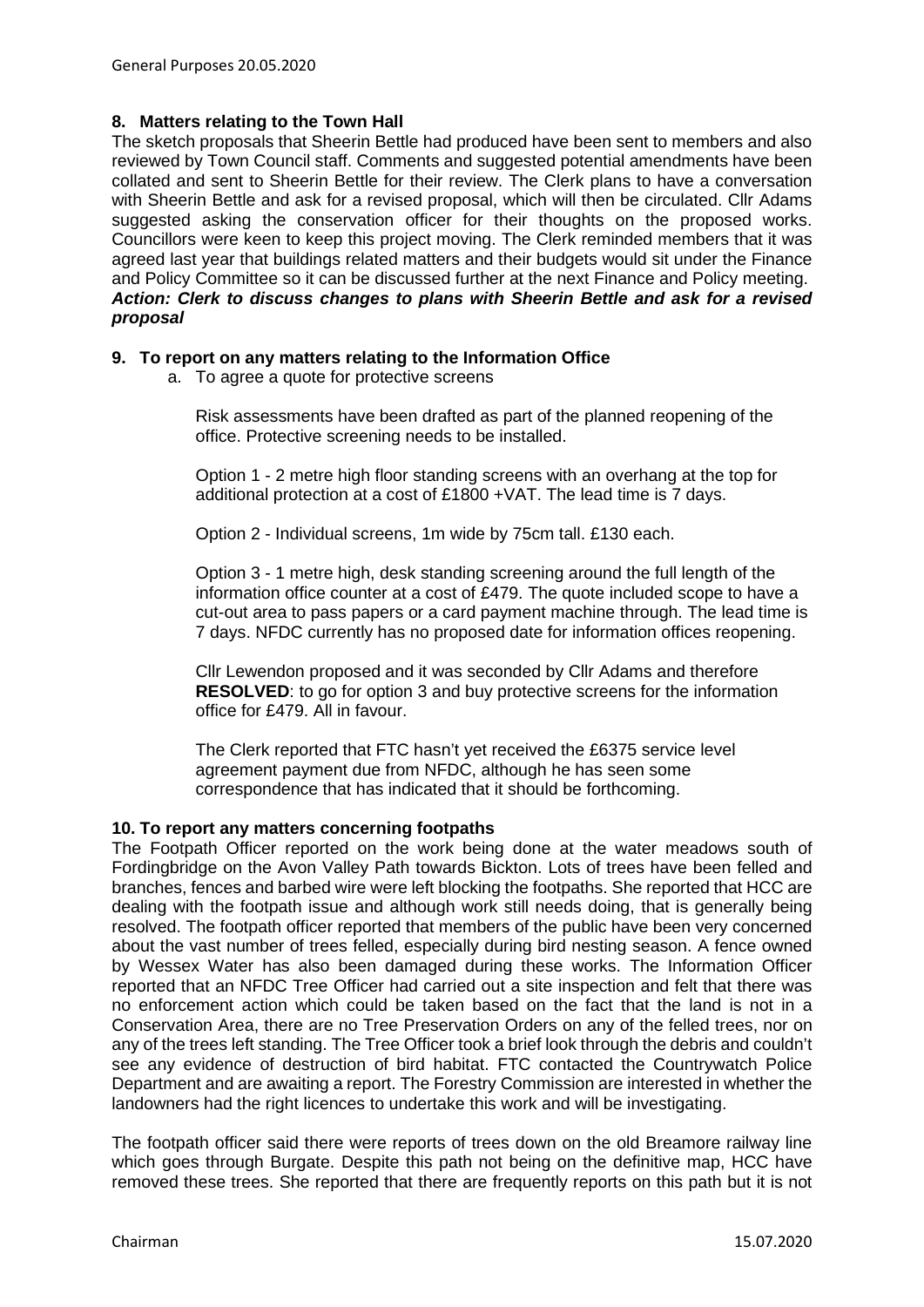allowed to be cut until the all seeds have been distributed. She thought that a lot of the cutting list could not yet be done.

The footpath officer reported that some new railings have been installed on two of the concrete areas at Burgate Manor Farm. She also reported on the extra funding for historic routes. One of the routes starts at Stuckton Road cemetery and continues into Hyde parish. Work has begun on this route with new gates and a new bridge.

The footpath officer reported that she is trying to determine who owns the land adjacent to the junior school (footpath 84). The white house on the corner has some cabling that is being hit by branches of trees growing on this land. She has been in touch with Cllr Sevier (NFDC) who suggested a meeting with Cllr Heron (HCC). Cllr Wilson asked to join this meeting.

The Assistant Clerk reported that Fordingbridge Town Council would like to apply for a change in the definitive map to make the dismantled railway line between Downwood Close and Marl Lane an official Right of Way. This land is owned by NFDC and has been used for many years or even decades by walkers. The usual way of applying would take at least six years to be approved, after having submitted the application with evidence. Evidence would need to be in the form of questionnaires, supplied by HCC and completed by locals, saying locals have used the path for x years. She reported that there is another way to have the land recognised sooner. Having spoken to Ben Marsh, Map Review Officer at HCC, he suggested a far quicker and cheaper way to have this path recognised on the Definitive Map. He said that as the land belongs to NFDC, then if NFDC are happy to dedicate this land then the process could take as little as 3 or 4 months. A creation agreement would be drawn up between NFDC and HCC. NFDC would need to send an email to Ben Marsh asking him to send the forms and the plans would then be drawn up. HCC would pay NFDC's legal fees. Ben indicated that this was a really good time to do this as the legal teams are less busy than usual due to the Coronavirus pandemic. The assistant clerk then emailed the district councillors who indicated that nothing would be done for a good while yet. The Clerk is following this up with Cllr Sevier.

## *Action: Clerk to speak to Cllr Sevier about the open space between Marl Lane and Downwood Close being added to the definitive map.*

The issue of this open space not being recognised as an official ROW raised the question of whether the new footpaths on the new housing developments would be added to the definitive map. A meeting will be arranged between FTC and Claire Upton-Brown, Head of Planning at NFDC to discuss various planning matters.

## *Action: Clerk to arrange meeting with NFDC Head of Planning*

## **11. Matters concerning Highways**

Cllr Wilson reported that the speed limit on Whitsbury Road goes from 30 to 40 and back to 30 again in quick succession. Some of the signs are also obscured by overgrown trees. Cllr Lewendon reported that some of the speed limit signs are leaning over where they have been hit by vehicles and the poles are bent.

## *Action: Asst Clerk to write to Highways*

## **12. Matters concerning Allotments**

Cllr Wilson reported that the allotments are looking very good as the allotment owners have had lots of time to work on them during lockdown. She asked if the Groundsman could take out the big bramble next to the car park. The Clerk reported that some allotment owners had asked about the portable toilet that is normally on site during the summer months but he didn't think it would be appropriate to have one this year due to the risk of transmitting Coronavirus. Members agreed. There is one tenant with money outstanding.